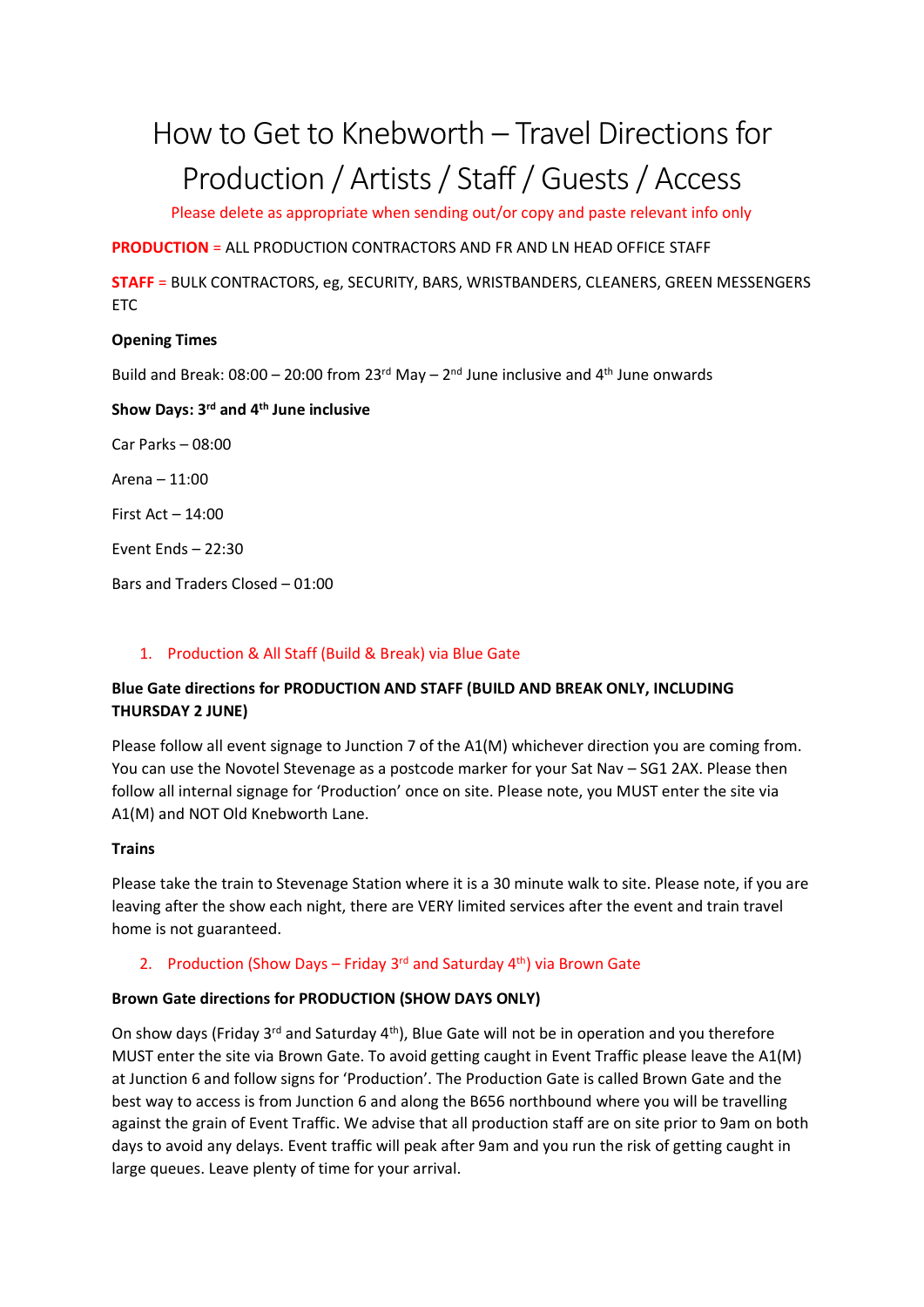#### **Trains**

Please take the train to Stevenage Station where it is a 30 minute walk to site. Please note, if you are leaving after the show each night, there are VERY limited services after the event and train travel home is not guaranteed.

#### 3. Staff & Bulk Contractors (Show Days – Friday 3<sup>rd</sup> and Saturday 4<sup>th</sup>) via Brown Gate

#### **Brown Gate directions for STAFF in VEHICLES (SHOW DAYS ONLY)**

On show days (Friday 3<sup>rd</sup> and Saturday 4<sup>th</sup>), Blue Gate will not be in operation and you therefore MUST enter the site via Brown Gate. There is no dedicated 'Staff' entrance on show days so arriving on Thursday is advisable. Please leave the A1(M) at Junction 8 and follow all signs for 'Coaches'. This will take you to Brown Gate where there will be a sign for Production. We advise that all staff are on site prior to 8am on both days to avoid any delays. Event traffic will peak after 9am and you run the risk of getting caught in large queues. Leave plenty of time for your arrival. Staff registration will be open between 7am and 9pm.

#### **Directions for Bulk Staff on Foot (SHOW DAYS ONLY)**

Taking the train to site on show days is NOT advisable. There are limited services due to the Queens Jubilee. If you must take the train on show days please alight at Knebworth Station and walk up Park Lane to the local entry point at Park Gate House. You will see the Lytton Arms pub on your left and should continue approx. 100m further to the entry point. This is approx. a 25 min walk. Do NOT get off at Stevenage Station or attempt to walk in this way as you will get caught in Event customers footfall and be on the wrong side of site from the Staff Accreditation cabin.

#### 4. **GUESTS (Show days)**

All Guests should arrive via Junction 7 of the A1(M) to access site.

#### **Guests must enter off the A1(M) and not try to take shortcuts on back roads as there will be closures in place that may not appear on Sat Nav systems.**

Sat nav can be sent to the Novotel Stevenage which will take you to the correct entry point. The postcode is SG1 2AX.

If coming from the South, please follow event signage and enter site at Junction 7 of the A1(M). If coming from the North, please follow event signage for 'Camping' and drive past Junction 7 to Junction 6 where event signage will guide you back up to Junction 7 of the A1(M).

Please then follow all internal signage to the Guest Car Park. Please note there is an approximate 10 minute walk from the Guest car park to the VIP Entrance. Please note that there is a fee for the Guest Car Park (located adjacent to the Green Car Park). This is £10 in advance (available at [GET TICKETMASTER LINK]), or £20 on the day.

#### 5. **DISABLED ACCESS**

All access customers who are parking or picking up / dropping off should follow Event Signage for 'Coaches' and exit the A1(M) at Junction 8. Please follow all the event signs through Hitchin and